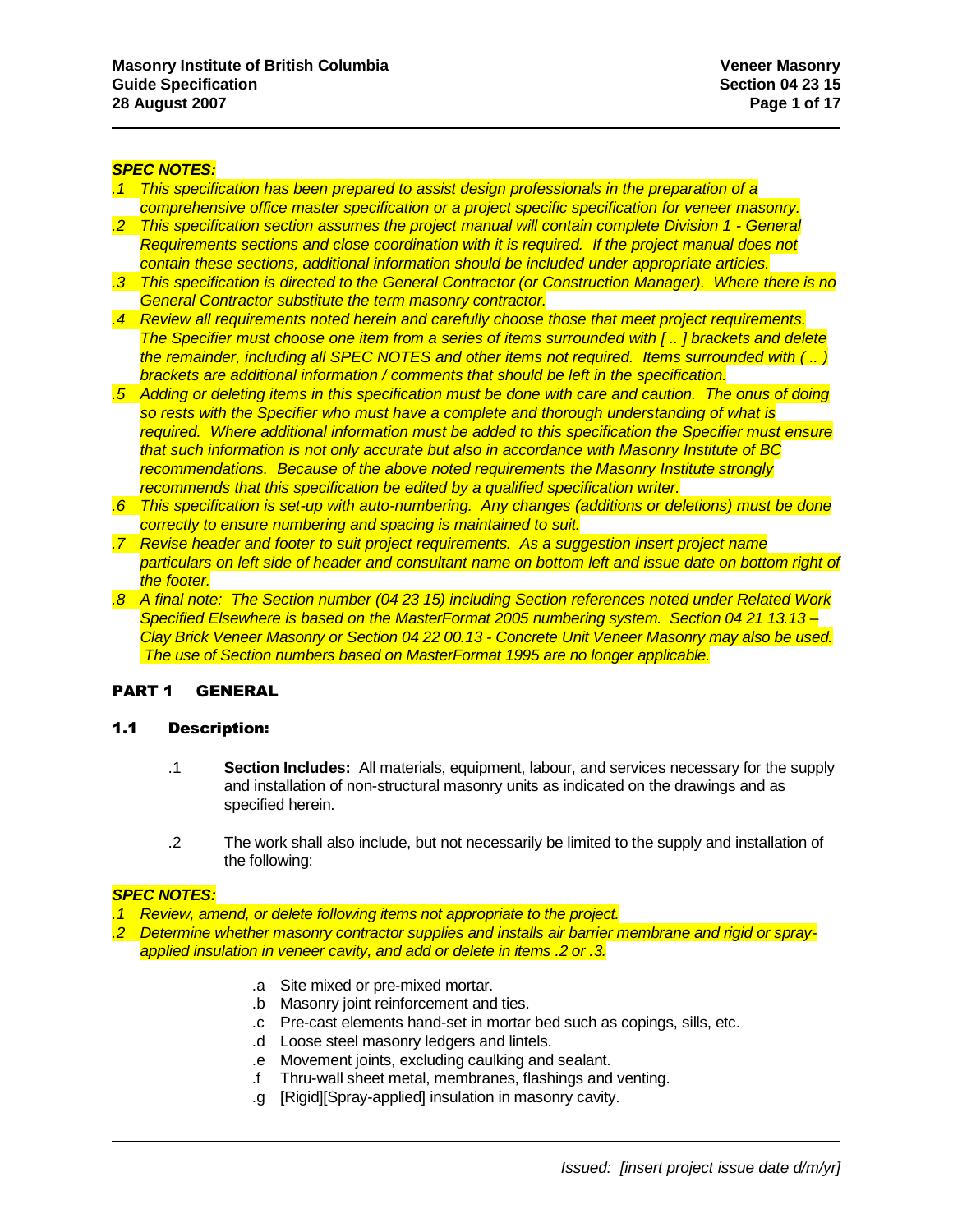- .h [Air barrier membrane system when use in conjunction with rigid insulation in masonry cavity.]
- .i Cutting and fitting of veneer masonry to accommodate the work of other trades during progress of masonry work only to extent noted herein.
- .j Cleaning of exposed veneer masonry surfaces.
- .k Application of Clear Water Repellent on exposed exterior veneer masonry surfaces.
- .l Coordination with work of other sections.
- .m Scaffolding and planks for masonry work only.
- .n Provision of a masonry maintenance guide.
- .3 The work shall also include building in or around or coordinating work with products supplied by others, including the following:
	- .a Firestopping and smoke sealing.
	- .b Structural penetrations
	- .c Pressed steel door frames.
	- .d Access doors and frames.
	- .e Louvres and vents.
	- .f Piping and/or duct sleeves.
	- .g Inserts, imbeds, and attachments for work of other trades.
	- .h Proprietary expansion control joints specified under Section 07 95 00.
	- .i Caulking and sealants.
	- .j Steel angle protection at masonry openings and corners as detailed on drawings (notably those subject to vehicle access).
- *SPEC NOTE: Use the following examples and modify as / if required where Separate, Alternative, or Unit Pricing for materials as required. Note that pricing indicated below uses the Section number as an aid to listing such pricing in a numerical order on the Bid Form. Specifiers may choose an alternate method.*
	- .4 **Separate Prices:** Provide the following Separate Price and note same on Bid Form:
		- .a [**Separate Price 042315S-1:** for air barrier membrane to back-up wall surfaces.]
		- .b [**Separate Price 042315S-2:** for spray applied insulation to back-up wall surfaces.]
		- .c [**Separate Price 042315S-3:** for water repellent coating exterior masonry veneer walls using specified materials.]
	- .5 **Alternative Prices:** Provide the following Alternative Price for following items preapproved before Bid Closing and note same on Bid Form:
		- .a [**Alternate Price 042315A-1:** for supply and installation of [concrete][clay] veneer masonry in lieu of specified [concrete][clay] veneer masonry.]
	- .6 **Unit Prices:** Provide the following Unit Price and note same on Bid Form:
		- .a Addition: [**Unit Price 042315U-1:** square metre cost for supply and installation of [each type of masonry veneer unit specified.]
		- .b Deletion: [**Unit Price 042315U-1:** square metre cost for supply and installation of [each type of masonry veneer unit specified.]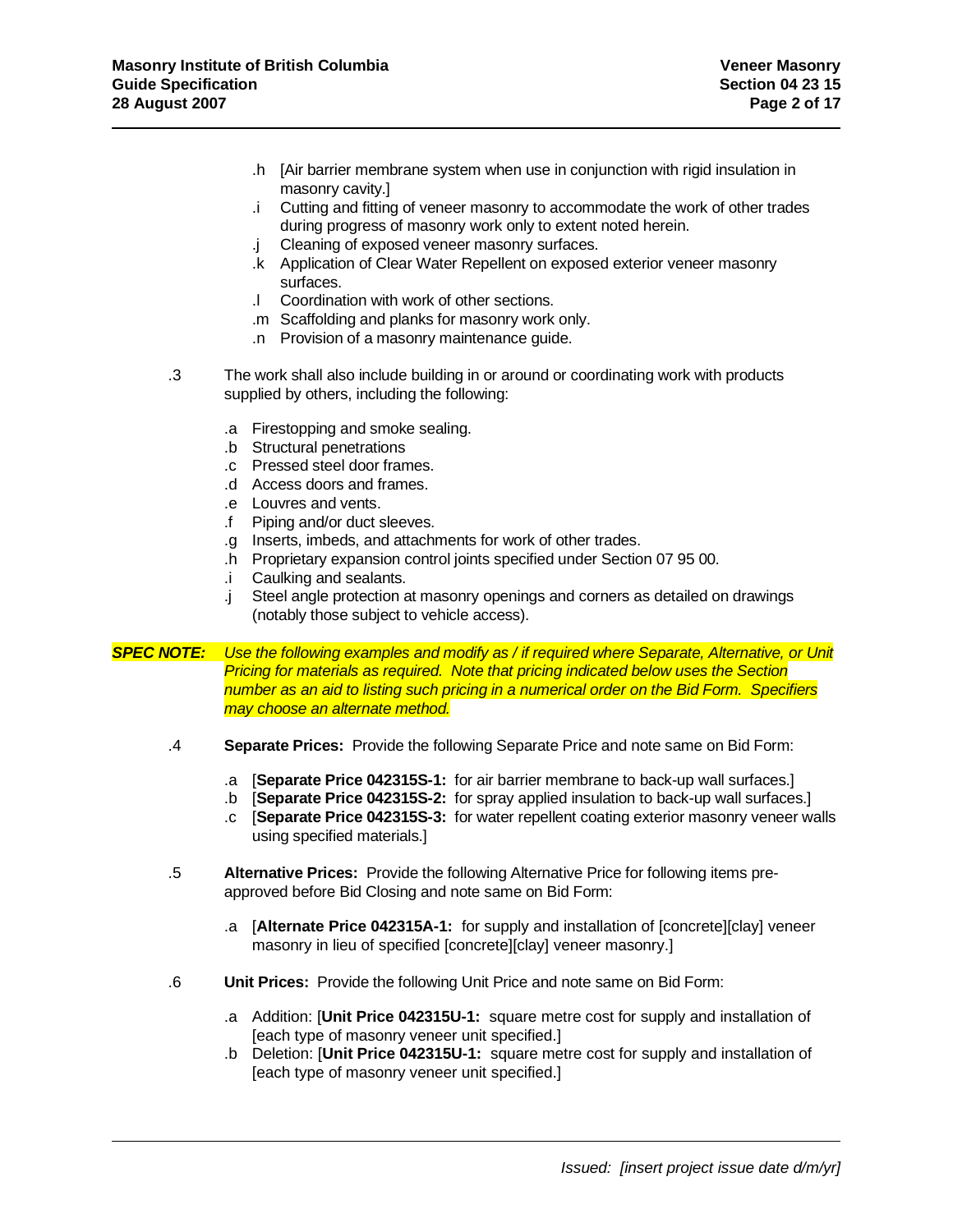| $.7\phantom{0}$   | Related Work Specified Elsewhere: shall include, but not necessarily be limited to,<br>building in products supplied by others, including the following:                                                                                                                                                                                                                                                                                                                                                                                                                                                                                                                                                                                                                                                                                                                                                                                                                                                                                                                                                                                                                                                                                                                                                                                                                                                                                                                                                                |
|-------------------|-------------------------------------------------------------------------------------------------------------------------------------------------------------------------------------------------------------------------------------------------------------------------------------------------------------------------------------------------------------------------------------------------------------------------------------------------------------------------------------------------------------------------------------------------------------------------------------------------------------------------------------------------------------------------------------------------------------------------------------------------------------------------------------------------------------------------------------------------------------------------------------------------------------------------------------------------------------------------------------------------------------------------------------------------------------------------------------------------------------------------------------------------------------------------------------------------------------------------------------------------------------------------------------------------------------------------------------------------------------------------------------------------------------------------------------------------------------------------------------------------------------------------|
| <b>SPEC NOTE:</b> | This lists work directly related to this section but not to be included as part of this section.<br>Delete, revise, or add to example sections listed below as required. This is not a<br>comprehensive list. Refer to CSC MasterFormat 2004 for additional Sections that may<br>be related and amend as required. Coordinate items with other Sections of Work in the<br><b>Project Manual.</b>                                                                                                                                                                                                                                                                                                                                                                                                                                                                                                                                                                                                                                                                                                                                                                                                                                                                                                                                                                                                                                                                                                                        |
|                   | Section 01 33 00 - Submittal Procedures<br>Section 01 35 40 - Environmental Program Requirements [LEED or other]<br>Section 01 45 00 - Quality Control (materials testing)<br>Section 01 50 00 - Temporary Facilities and Controls (bracing, scaffolding)<br>Section 01 57 20 - Project Waste Management<br>Section 01 57 21 - Environmental Controls / Procedures<br>Section 03 30 00 - Cast-in-Place Concrete (dovetail anchor slot inserts for veneer ties).<br>Section 04 22 00 - Concrete Unit Masonry<br>Section 04 22 70 - Glass Unit Masonry<br>Section 04 40 00 - Stone Masonry<br>Section 05 41 00 - Structural Metal Stud Framing<br>Section 05 50 00 - Metal Fabrications (ledger and lintel angles, seismic restraint angles,<br>anchors to masonry, etc.)<br>Section 06 10 00 - Rough Carpentry (exterior wall framing and sheathing)<br>Section 07 21 00 - Thermal Insulation (cavity wall rigid insulation requirements)<br>Section 07 21 19 - Spray Applied Foam Insulation (within cavity)<br>Section 07 27 00 - Air Barrier Membrane<br>Section 07 60 00 - Flashing and Sheet Metal (parapet and coping flashing)<br>Section 07 84 00 - Fire Stopping and Smoke Sealing<br>Section 07 90 00 - Caulking and Sealants<br>Section 07 95 00 - Expansion Control (proprietary joint systems for building structure)<br>Section 08 11 13 - Hollow Metal Doors and Pressed Steel Frames (supply and setting of<br>door frames for building in by this section)<br>Section 08 51 00 - Metal Windows (frames) |
|                   | Section 09 10 00 - Exterior Steel Stud Framing System (including exterior sheathing)<br>Section 09 90 00 - Painting                                                                                                                                                                                                                                                                                                                                                                                                                                                                                                                                                                                                                                                                                                                                                                                                                                                                                                                                                                                                                                                                                                                                                                                                                                                                                                                                                                                                     |

*SPEC NOTE: Use the following only as required. Clauses may be revised to suit specification and/or form of Contract requirements as required.*

- .8 This Section along with the drawings forms part of the Contract and is to be read, interpreted, and coordinated with all other parts.
- .9 Division 00 Procurement and Contracting Requirements and Division 01 General Requirements form an integral part of this Section of Work.

## 1.2 References Standards:

.1 The latest applicable edition of following reference standards and codes shall govern all work specified herein as appropriate:

*SPEC NOTE: Delete standards that are not appropriate to project. Refer to the appropriate Building Code*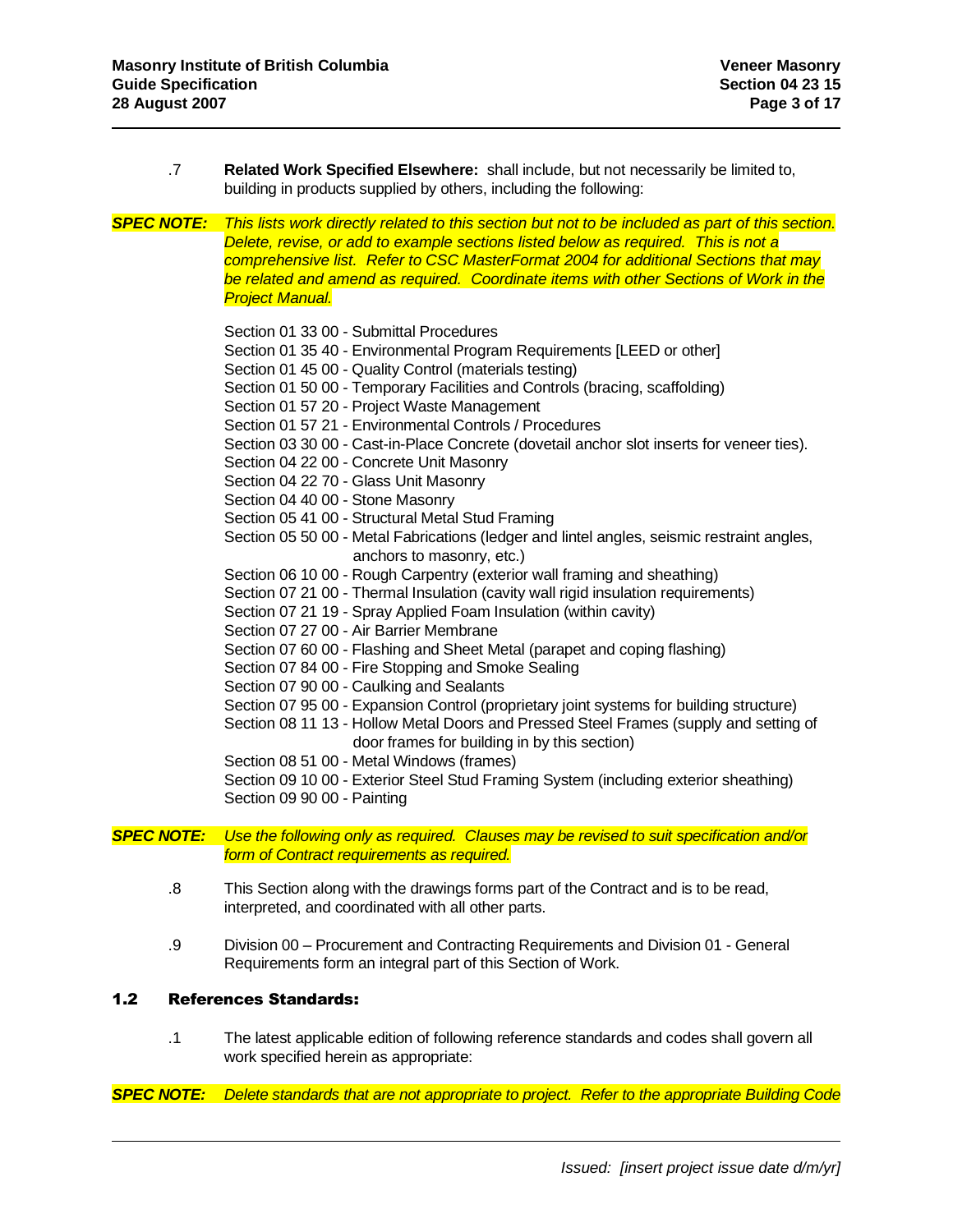*for current applicable standards or use newer standard if necessary.*

CAN/CSA A23.4-00, Precast Concrete - Materials and Construction (for precast concrete headers and sills, etc.). CSA A82-06, Fired Masonry Brick made from Clay or Shale. CSA A165.1-04, Concrete Block Masonry Units. CSA A179-04, Mortar and Grout for Unit Masonry. CSA A370-04, Masonry Connectors. CSA A371-04, Masonry Construction for Buildings. CSA G30.3-M1983 (R1998), Cold-Drawn Steel Wire for Concrete Reinforcement. CSA-S304.1-04, Design of Masonry Structures. CAN/ULC-S701-2001, Thermal Insulation, Polystyrene, Boards and Pipe Covering. CAN/ULC-S702-1997, Thermal Insulation, Mineral Fibre, for Buildings. CAN/ULC-S705.1-2001, Thermal Insulation - Spray Applied Rigid Polyurethane Foam, Medium Density, Material Specification. CSA-A3000-03 Cementitious Material Compendium

## 1.3 Quality Assurance:

- .1 The masonry contractor shall be a member in good standing of the Masonry Institute of BC, and be qualified under the Technical Masonry Certification (TMC) program.
- .2 The masonry contractor shall have a minimum of five years of experience on projects of similar size and magnitude, and shall provide continuous active supervision while masonry work is in progress.
- .3 Unless otherwise specified, construct all masonry work in accordance with CSA-A371.
- .4 Cooperate and assist with inspections and testing and provide access to masonry work as required.

## 1.4 Design Criteria:

### *SPEC NOTES:*

- *.1 Responsibility of veneer tie design, type, and spacing to be by a registered structural engineer as part of this work by masonry contractor*
- *.2 Location of vertical expansion joints shall also consider changes in wall heights and thicknesses, corners, offsets and wall intersections, as well as location of substrate expansion/control joints. Horizontal joints shall also accommodate a minimum 6 mm (1/4") reduction in clear opening between floors to accommodate shrinkage, creep and deflection movements as specified by structural engineer.*
	- .1 Design masonry connectors in accordance with requirements of CSA-A370.
	- .2 Provide masonry veneer ties with type and spacing of ties to suit masonry materials and substrate conditions as specified herein. Tie spacings for concrete and masonry back-up systems are to be specified explicitly. Tie spacings for steel stud back-up must be verified with the design engineer for exterior steel studs (Section 05 41 00).
	- .3 Provide vertical expansion joints in brick veneer masonry to accommodate thermal stresses and differential movement (shrinkage, creep, etc.) as shown on drawings. Width of joints to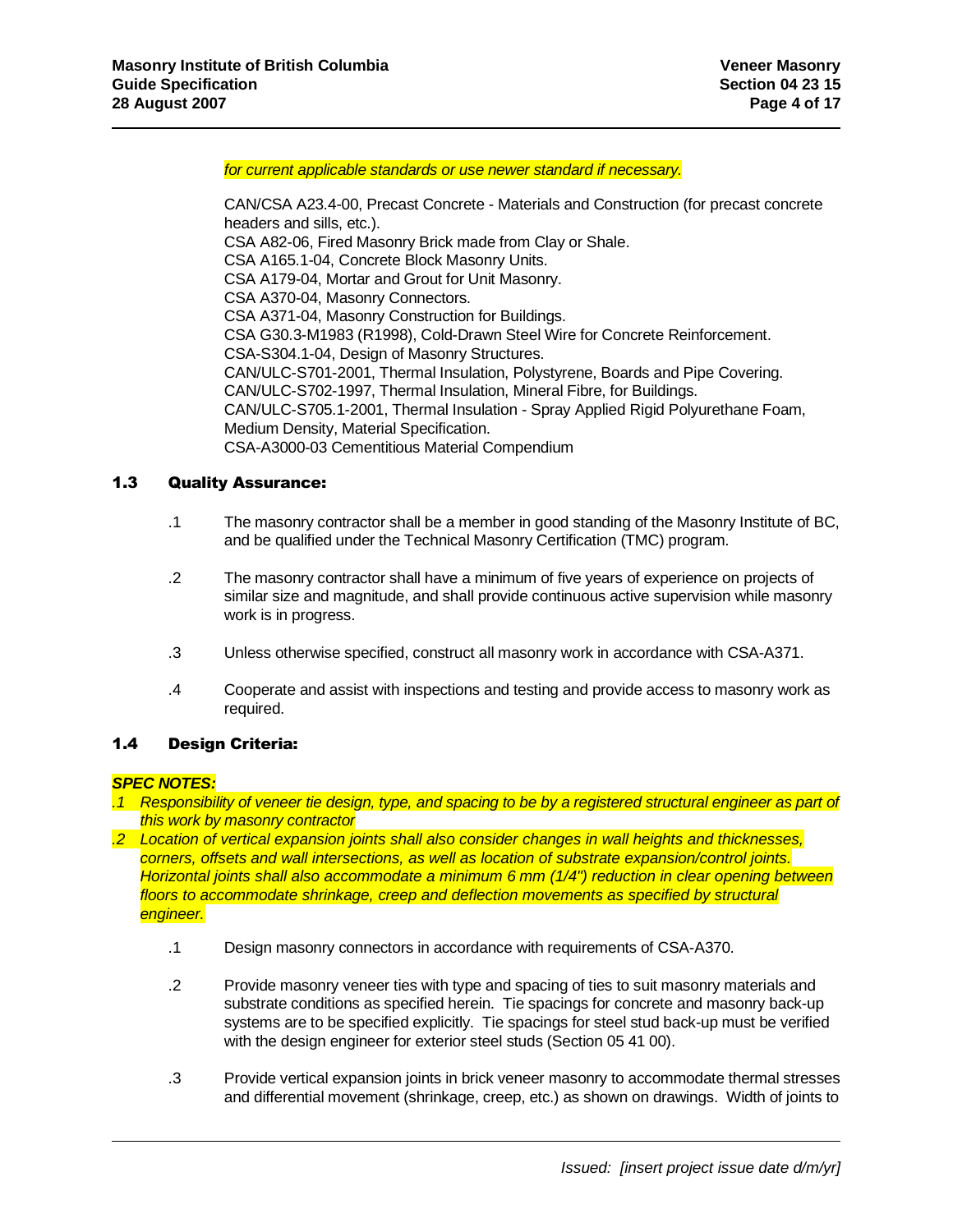be the same as mortared joints. Refer to drawings for details and/or locations.

- .4 Provide horizontal movement joints as shown on drawings.
- .5 All such joints shall be caulked (rodded) and sealed by others in accordance with the requirements of Section 07 90 00.

## 1.5 Submittals:

.1 All submittals shall be in accordance with the requirements of Section 01 30 00.

### *SPEC NOTE: Edit the following to suit project requirements.*

- .2 Submit product literature indicating veneer types, shapes, sizes, textures, (e.g., smooth and wire cut), colours, etc. for review and selection.
- .3 Submit product literature, testing data, and samples of each type of masonry connector, accessory, and flashing for review and selection.
- .4 Submit documentation and proof of use of products required to meet environmental program certification [LEED] [other] in accordance with requirements of Section 01 58 00 at time of product delivery and prior to Substantial Performance.
- .5 At completion of work, submit maintenance guide for masonry types installed (eg. MIBC Maintenance Guide)

## 1.6 Mock-Ups:

.1 Prior to commencement of work, construct a minimum 1200 mm (48") square sample panel of each type and colour of masonry veneer from job run showing wall ties, through wall flashing, weep holes, jointing, coursing, mortar colour, cleaning, water repellent, and workmanship for review [on site at a location designated by the Contractor][at supplier's yard].

### *SPEC NOTE: Include following if applicable to project.*

- .2 In conjunction with built-in windows, construct a sample panel of specified veneer masonry as noted above complete with a window specified in noted Section showing head, sill, and jamb details, including ledger angle, cast-in items (sill and head units as applicable), flashings, air barrier membrane, and caulking and sealant for testing purposes [on site at a location designated by the Contractor][at testing facility].
- .3 Approved sample panel shall become the standard for all work of similar construction and finish, and may become part of the work if built on site as part of the assembly. Mock-up panel not approved shall be removed. Do not commence work on site until panel has been approved by the Consultant.

## 1.7 Product Delivery, Storage, and Handlings:

.1 Stack masonry units on pallets to avoid chipping, shrink wrap, and deliver to site in dry condition. Store off the ground under waterproof cover and protect from the elements.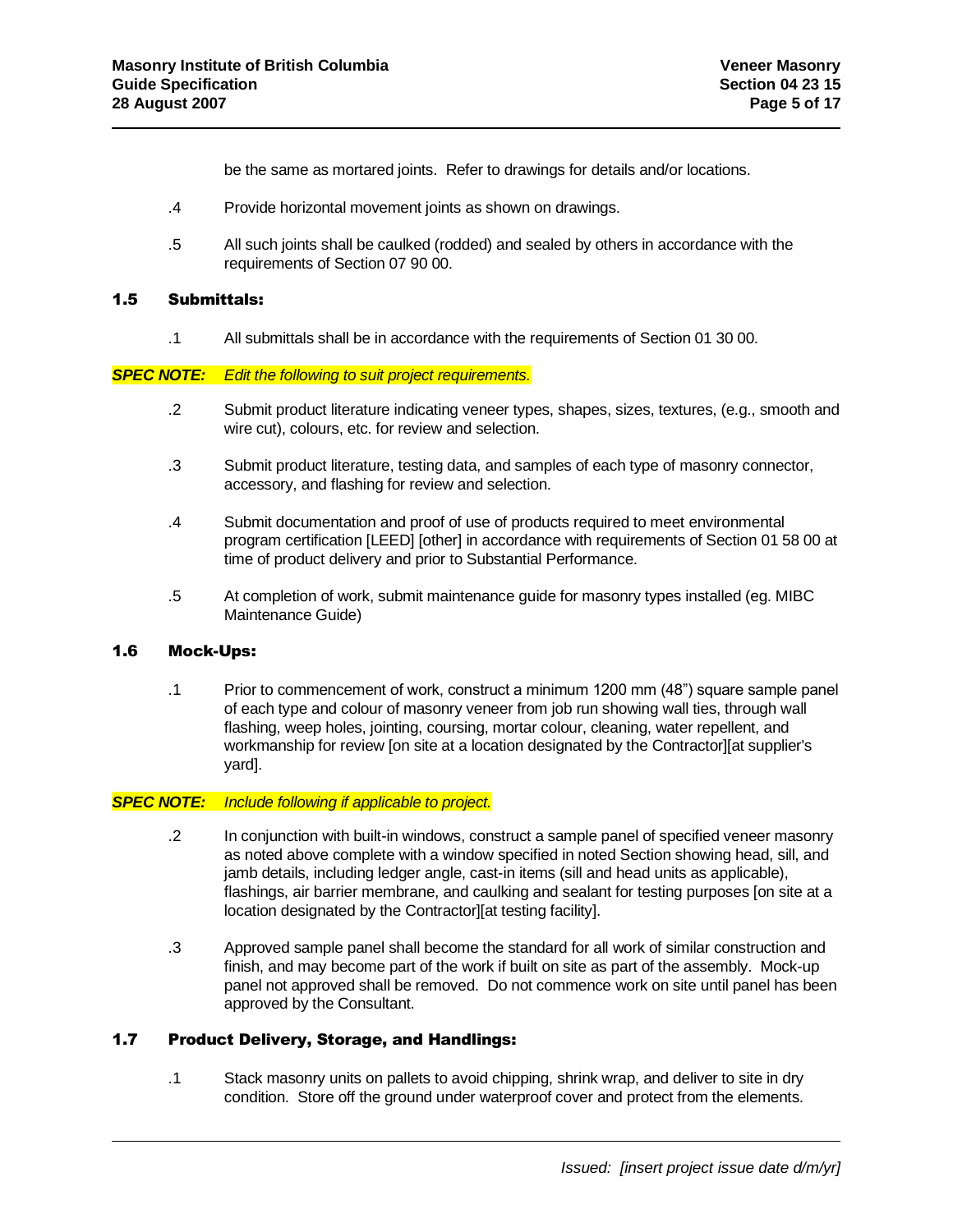- .2 Deliver cement, lime, and mortar in dry condition with manufacturer's labels intact, and store under waterproof cover and protect from the elements. Protect pre-mixed mortar as well.
- .3 Store cementitious materials in accordance with requirements of CSA A5 and aggregate in accordance with requirements of CSA A23.1.
- .4 Protect all materials from damage during installation and replace masonry units that are stained or chipped, and materials that are affected by inadequate protection.

### 1.8 Environmental Requirements:

.1 Conform to requirements of CSA-A371 during hot and cold weather and protect masonry against drying too rapidly.

## 1.9 Protection:

- .1 Protect masonry and work of other sections from marking, mortar droppings and damage resulting from work of this section by use of non-staining coverings and/or other means as required.
- .2 Coordinate with the General Contractor to provide suitable enclosures and heating for masonry work as required during construction.
- .3 Until completed and protected by flashings or other permanent construction, keep recently constructed masonry dry using waterproof, non-staining coverings that extend over walls and down sides enough to protect from wind driven rain. Cover top of all work with polyethylene tarpaulin when work is discontinued.

*SPEC NOTE: Protection of completed masonry work is the responsibility of the General Contractor.*

## PART 2 PRODUCTS

## 2.1 Masonry Units:

.1 Provide [clay][concrete][Calcium Silicate] veneer masonry units of sizes and types as specified herein and as noted on Architectural and Structural drawings with all masonry units from the same manufacturer and from the same production run for this project to ensure minimum colour and texture variation.

### *SPEC NOTES:*

- .1 *Where more than one type or colour of brick is used, such as in a field and accent brick, the designer must provide details and indicate locations and patterns on drawings (assign a type number or letter to each and ensure that this is indicated on relevant drawings) and the specifier must differentiate these units in this specification.*
- .2 *Grade: EG - Exterior Grade; IG - Interior Grade. When no grade is specified type EG will be provided.*
- .3 *Type: S - Standard for general use; X - higher degree of precision and smaller permissible variation in size; A - Architectural – characteristic architectural effects resulting in non-conformity in size, colour,*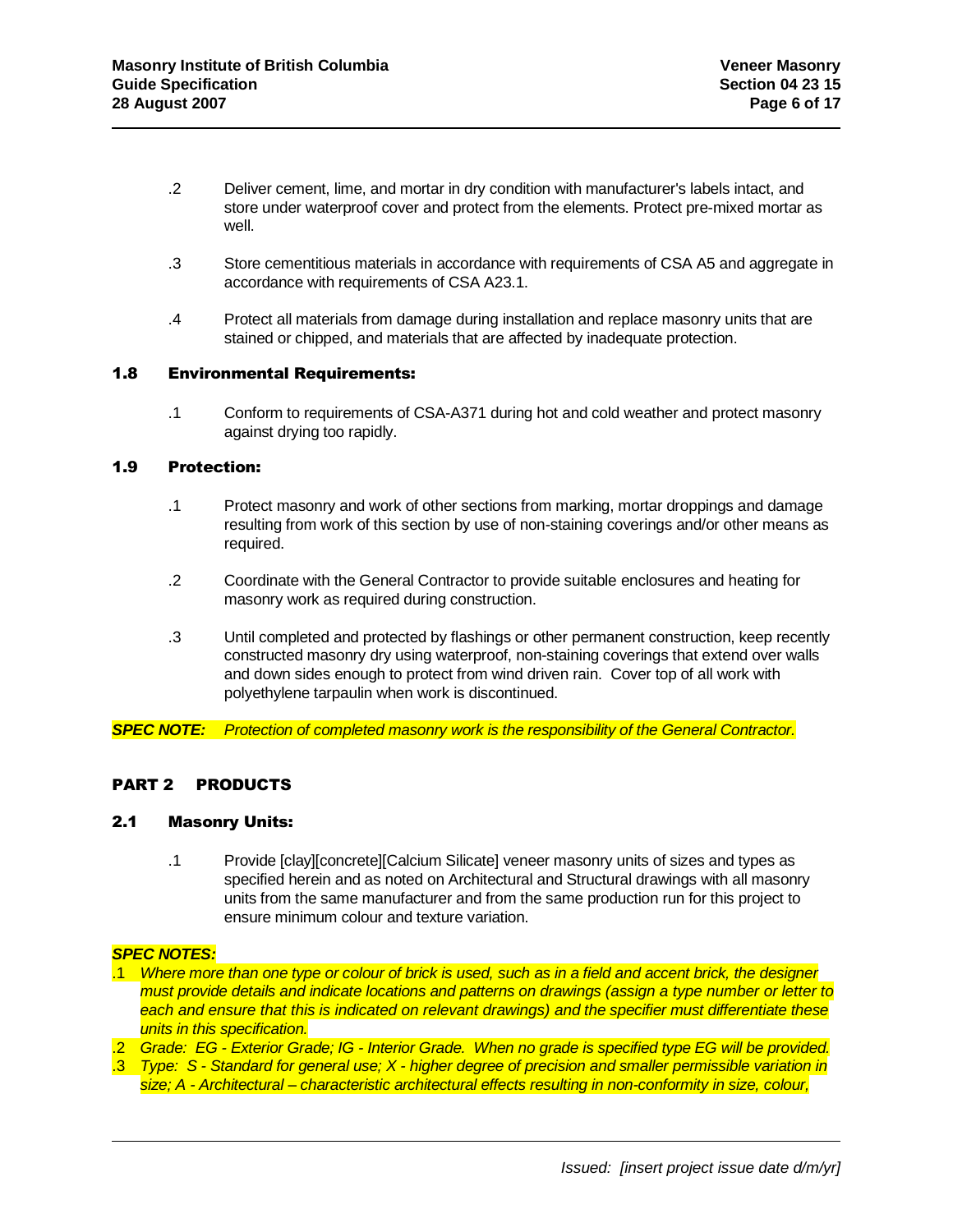*and/or texture of individual bricks. If Type A is selected chippage and tolerances should be specified or a sample approved. When no type is specified type S will be provided*

.4 *Unit dimensions can be given in two ways: "Nominal", including the mortar joint or "Actual" without. It is preferred to work with Nominal dimensions.*

- .2 **Clay Masonry Units:** to CSA-A82, with following properties:
	- .a Grade: EG
	- .b Type: [S] [X] [A].
	- .c Nominal dimensions: [width] x [height] x [length] *[e.g. 100 x 75 x 200 mm]*.
	- .d Texture(s): [smooth] [wire cut] [other]
	- $\cdot$  e Colour(s):  $\vert$  ].
	- .f Accent units: [indicate texture, profile, colour, etc.]

- [*after due diligence and comparison insert acceptable products / manufacturers*]

- .3 **Concrete Masonry Units:** to CAN3-A165.1, classification H /[15,20,25,30]/[A,B,C,D]/ M. [The following manufacturers are pre-approved.]
	- .a Nominal dimensions: 100 x [100][200] x 400
	- .b Texture(s) / Profile(s): [smooth] [split] [groundface] [ribbed] [other]
	- $\cdot$  Colour(s):  $\vert$  ].
	- .d Accent units: [indicate texture, profile, colour, etc.]
	- .e Specialty units [Shouldice] [Pre-faced]

- [*after due diligence and comparison insert acceptable products / manufacturers*]

### .4 **Calcium Silicate Masonry Units [Arriscraft]** ASTM C 73-99A

- .a Nominal dimensions: [width] x [height] x [length]
- $\blacksquare$   $\blacksquare$   $\blacksquare$   $\blacksquare$   $\blacksquare$   $\blacksquare$
- .c Colour(s): [ ].
- .d Accent units: [indicate texture, profile, colour, etc.]

- [*after due diligence and comparison insert acceptable products / manufacturers*]

- .5 Provide solid units to avoid exposed cores when hollow brick veneer units are used.
- .6 Provide manufacturer's [standard][custom] shapes (bullnose, chamfer, squint, dogleg, cap, cove and coping unit profiles) as indicated on drawings or as required to maintain coursing / bonds and even faces.
- .7 **Pre-Cast Concrete Elements:** (capping, sills, etc.) continuous pre-cast concrete units to CAN / CSA A23.4, with Architectural grade A [smooth cast][sandblasted] finish of sizes and shapes to details and locations indicated on drawings.

### 2.2 Mortar Materials:

- .1 **Cement:** normal Portland Type GU cement to CSA-A3001
- .2 **Masonry or Mortar Cement:** to CSA A3002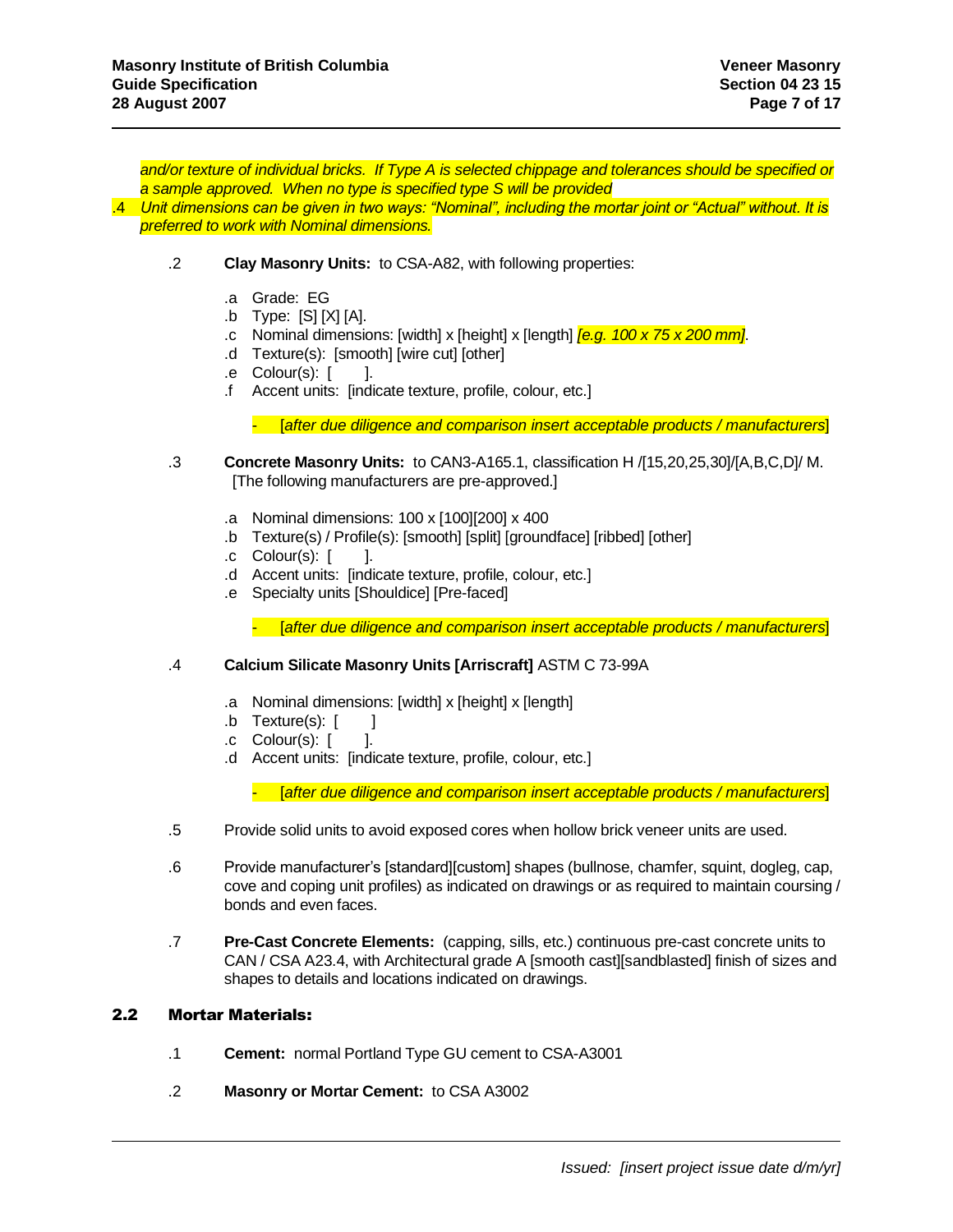- .3 **Hydrated Lime:** Type S to ASTM C-207.
- .4 **Mortar Pigments:** (for coloured mortar) inorganic mineral oxide, colour as selected by the Consultant.
- .5 **Mortar Aggregate:** to CSA A179, washed, clean, sharp and free of organic materials.
- .6 **Mortar Admixtures:** [as pre-approved by consultant]

*SPEC NOTE: Specific mortar admixtures are used to inhibit efflorescence and shrinkage, produce faster strength development and produce dirt and water resistant mortar.*

.7 **Water:** Potable, free of deleterious matter and acids and alkalis.

## 2.3 Mortar Mixes:

- .1 Use product brands and materials from the same source for the entire project.
- *SPEC NOTE: Use Type S mortar for structural masonry and for veneer masonry. Type N mortar was used for veneer but is not generally available.*
	- .2 **Site Mixed Mortar:** Type S mortar by proportion specification in accordance with CSA A179 requirements [and complete with specified bonding agent where required] [with colour additive as selected by the Consultant].
	- .3 **Pre-Manufactured Mortar:** quality-controlled, plant batched and mixed Type S mortar by property specification to CSA A179 complete with admixtures and with colour as selected by the Consultant. Mortar to be either delivered to job site for ready use as wet mortar or site mixed in a portable powered and controlled silo/mixer or as pre-bagged dry mortar manufactured off-site.
- *SPEC NOTE: after due diligence and comparison provide following acceptable products]*
	- .a [ insert product name ] by [ insert manufacturer ].
	- .4 **Colour Additives:** as selected by the Consultant from manufacturer's range and mixed to achieve a constant colour to match pre-approved sample and mock-up.
- *SPEC NOTE: after due diligence and comparison provide following acceptable products]*
	- .a [ insert colour and product name ] by [ insert manufacturer ].

*SPEC NOTE: Mortar joints can make up to 20% of a veneer brick wall face area. As a result the colour of mortar may have a significant effect on the overall appearance of the wall.*

- .5 Site mix mortar in strict accordance with requirements of CSA A179.
- .6 Incorporate admixtures into mortar mix in strict accordance with manufacturer's instructions.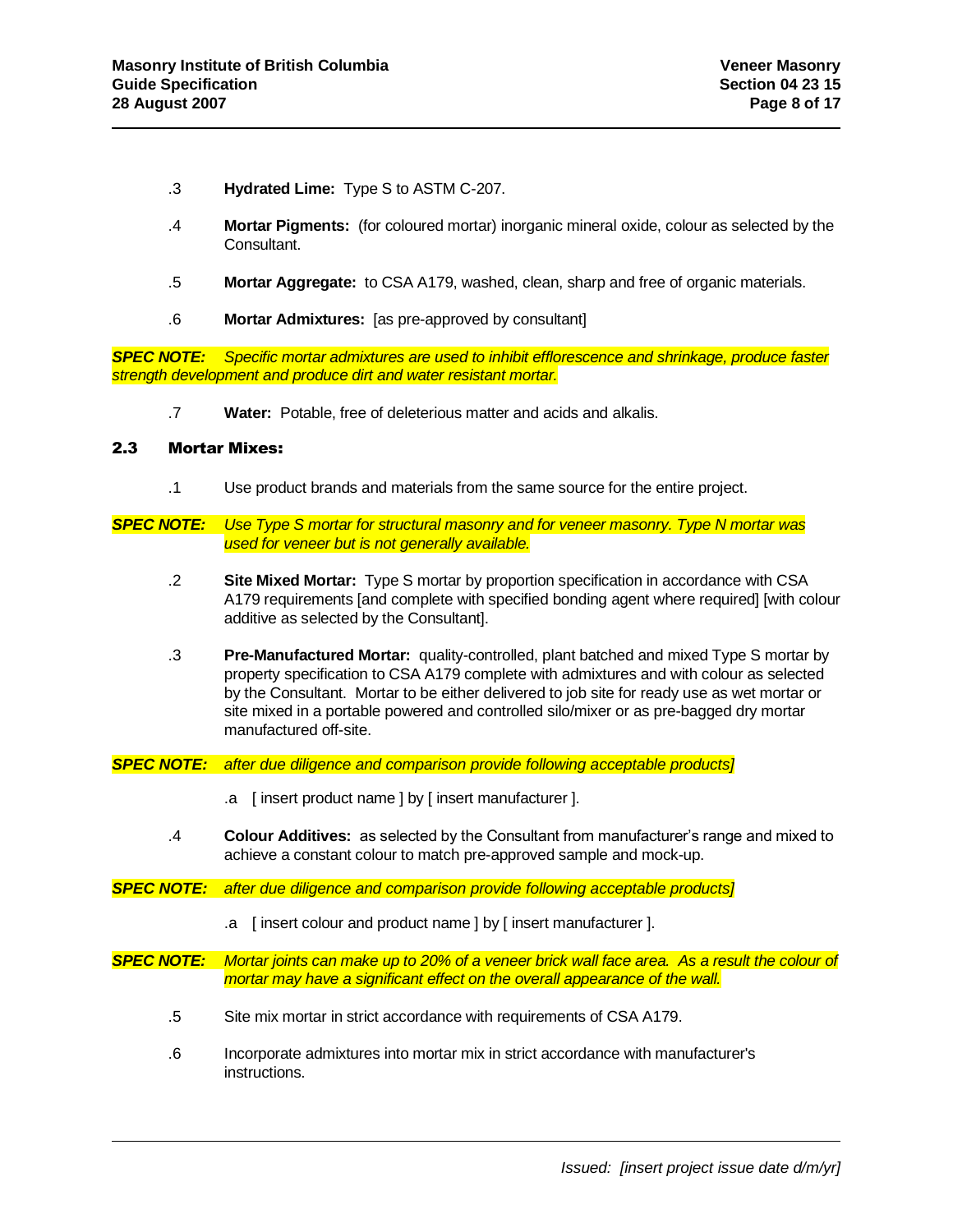- .7 Where specified use bonding agent in mortar mix to increase bonding strength at copings, caps and exposed sills.
- $.8$  Use all site mixed mortar within 2 $\frac{1}{2}$  hours of mixing at temperatures under 25 $\degree$ C and within  $1\frac{1}{2}$  hours for temperatures over 25 $\degree$ C. Mortar may be re-tempered within 2 hours of mixing by using minimum amounts of water to replace water lost by evaporation.

## 2.4 Masonry Reinforcement:

.1 **Joint Reinforcement:** galvanized flush or butt weld ladder type to CSA G30.3, minimum 3.6 x 3.6 x width 50 mm less than brick veneer unit width.

## 2.5 Masonry Ties:

.1 **Ties:** [hot dipped galvanized] [stainless steel] [adjustable] type with corrosion resistance conforming to minimum requirements of CSA-A370 or better, complete with insulation retaining clip where applicable.

**Note:** The use of corrugated metal veneer ties is not permitted.

*SPEC NOTE: Use stainless steel ties only for walls over 13m in B.C. coastal areas. For other applications hot-dipped galvanized ties are acceptable.*

> .a **Ties to Steel Stud Walls**: type connecting directly to face of steel studs through sheathing materials.

- [*after due diligence and comparison insert acceptable products / manufacturers*]

.b **Ties to Wood Stud Walls:** type connecting directly to face of studs through sheathing.

- [*after due diligence and comparison insert acceptable products / manufacturers*]

.c **Ties to Masonry Walls:** face mounted or joint embedded ties.

- [*after due diligence and comparison insert acceptable products / manufacturers*]

.d **Ties to Concrete (mechanically fastened type):** hot dipped galvanized or stainless steel self-drill expansion anchors to manufacturer's recommendations for specific use and substrate and to Consultant's pre-approval.

- [*after due diligence and comparison insert acceptable products / manufacturers*]

- .2 The use of brick veneer ties to wood framed walls, concrete block, and concrete walls shall be in accordance with and reviewed by the Consultant. This work shall be co-ordinated with appropriate Sections of work.
- .3 The use of brick veneer ties to exterior steel stud walls shall be in strict accordance with the requirements of exterior steel stud design criteria and certification requirements noted in Section 05 41 00 and as reviewed/approved by the steel stud Engineer. Note that the type and final spacing of veneer ties to steel studs shall be verified and/or pre-approved by exterior steel stud designer before installation.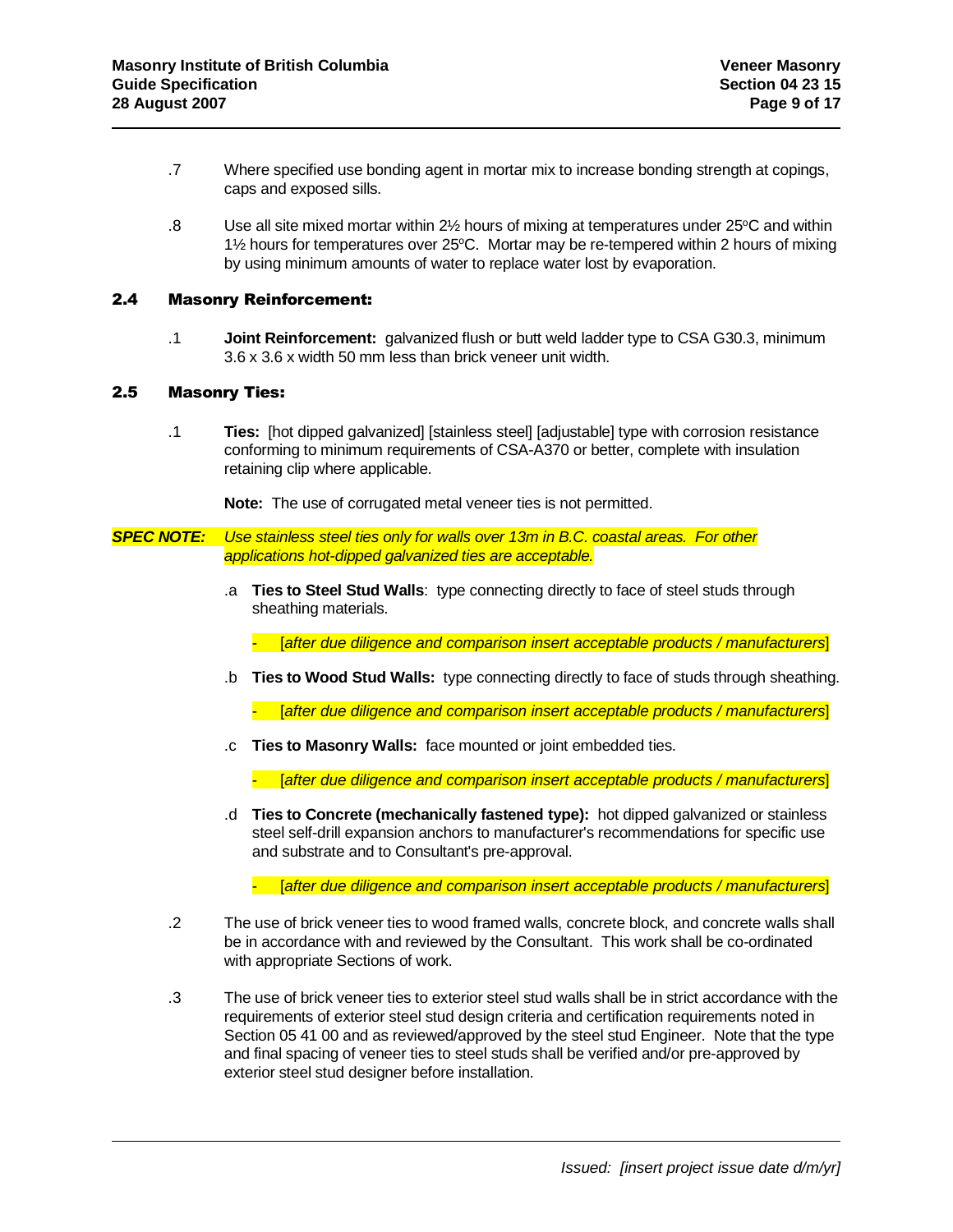#### *SPEC NOTE: The use of some proprietary type ties may reduce the requirement for masonry horizontal and vertical reinforcement, minimum stud gauge and stud spacing, as well as tie spacing. These are all subject to pre-approval by the Consultant.*

#### 2.6 Accessories:

.1 **Shelf and Lintel Angles:** [hot dipped galvanized] [painted] with sizes and connections as detailed on drawings and to the requirements of Section 05 50 00. Masonry Contractor to install loose lintel angles. Fixed lintels and shelf angles are supplied and installed by others.

*SPEC NOTE: Painted shelf angles should only be used in minimal exposure environments*

- .2 Install [bituminous membrane] [paint] [other] between galvanizing and mortar
- *SPEC NOTE: Use following if a proprietary item is used. Refer to manufacturers product data for specific requirements and amend following to suit.*
	- .3 **Proprietary Support Systems:** hot dipped galvanized components of following types supplied and installed by masonry contractor:
		- .a **Adjustable Shelf Angles:** angle, adjustable brackets, and fasteners of sizes to suit requirements as recommended by manufacturer.

- [*after due diligence and comparison insert acceptable products / manufacturers*]

.b **Concealed Lintel Support:** internal plates, angles, rods, and fasteners of sizes to suit requirements as recommended by manufacturer.

- [*after due diligence and comparison insert acceptable products / manufacturers*]

- .4 **Exposed Flashing:** minimum [32 gauge stainless steel][24 gauge pre-finished galvanized steel] in accordance with requirements of Section 07 60 00.
- .5 **Base Flashing:** minimum 1.6 mm thick elastomeric sheet membrane to CGSB-37-GP-52M.

- [*after due diligence and comparison insert acceptable products / manufacturers*]

- .6 **Cross-Cavity Flashing:** assembled from both of the following:
	- .a **Metal:** minimum 26 gauge galvanized steel.
	- .b **Elastomeric:** minimum 1.6 mm reinforced elastomeric bitumen membrane

**Note:** The use of PVC, aluminum, lead, and unfinished galvanized steel flashings are not approved.

*SPEC NOTE: Metal is included in the cross-cavity flashing assembly to support the elastomeric bitumen membrane across the cavity. Without this support, the membrane will sag and create a trough which will keep incidental moisture inside the assembly.*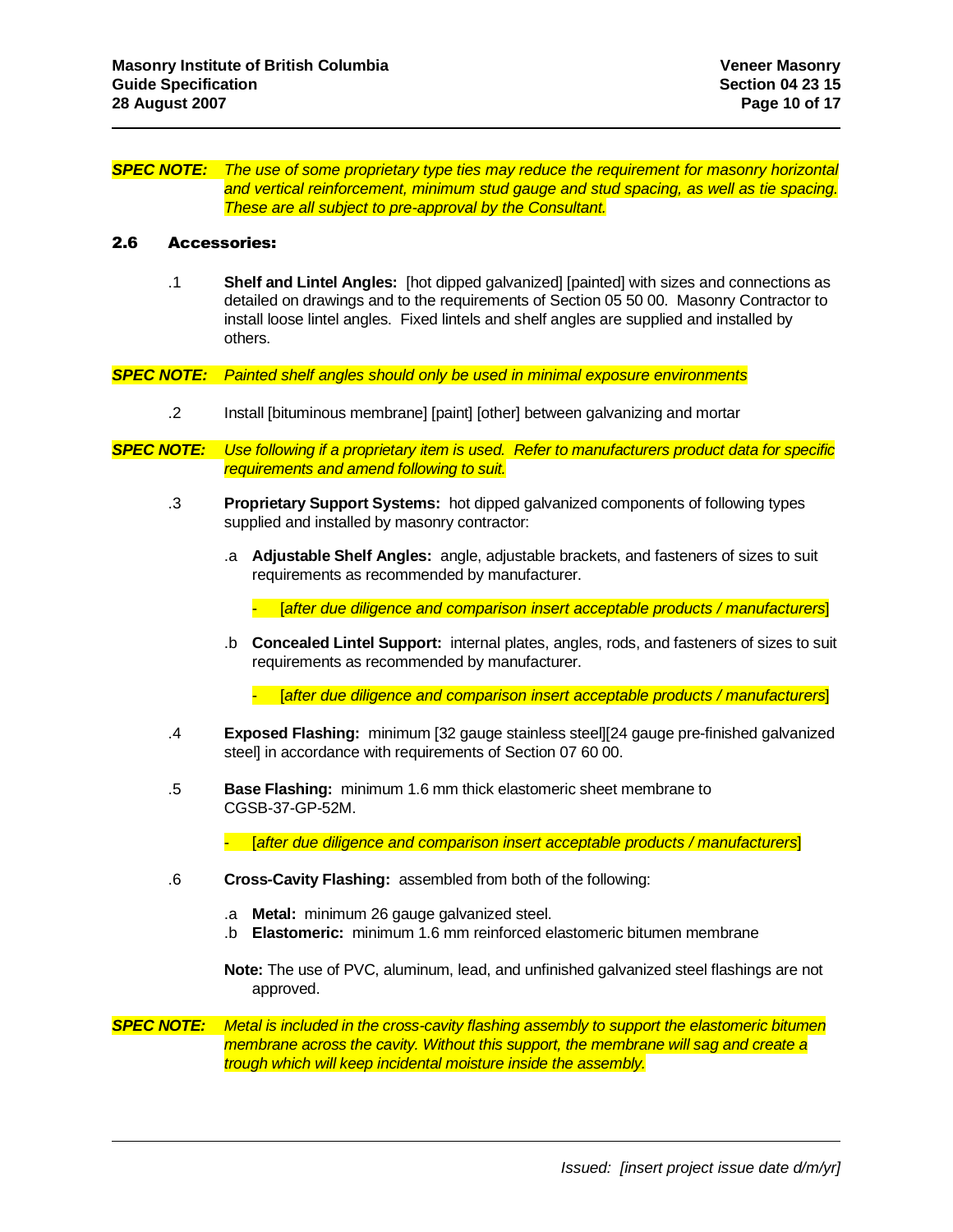.7 **Air Barrier Membrane:** in accordance with requirements of Section 07 27 00.

### *SPEC NOTE: Choose one of the following insulation types and delete all others.*

- .8 **Cavity Wall Insulation / Air Barrier Membrane:** to CAN/ULC-S705, medium density spray-applied polyurethane foam insulation to requirements of Section 07 21 19, with total thickness or RSI (R) value as indicated on drawings or Wall Schedule.
	- [*after due diligence and comparison insert acceptable products / manufacturers*]

*SPEC NOTE: Modify following insulation compressive strength and thermal values (but not water absorption value) as required.*

- .9 **Cavity Wall Insulation:** to CAN/ULC-S701, Type III and/or IV extruded closed cell polystyrene with minimum compressive strength of [138 kPa (20 psi)], maximum water absorption of 0.7% in accordance with ASTM D2842 and a minimum 5 year "aged" thermal resistance value of [RSI 0.87 (R 5)] per 25 mm (1"), with total thickness or RSI (R) value as indicated on drawings or Wall Schedule.
	- [*after due diligence and comparison insert acceptable products / manufacturers*]
- .10 **Cavity Wall Insulation:** to CAN/ULC-S702, asbestos free, free draining mineral rock or slag fibre semi-rigid board insulation with a minimum density of 128 kg/m2 (8.0 lbs/ft3), flame spread, fuel contributed, and smoke developed ratings of 0, and a thermal resistance rating of 0.75 RSI (R 4.2) per 25 mm (1"), with total thickness or RSI (R) value as indicated on drawings or Wall Schedule.
	- [*after due diligence and comparison insert acceptable products / manufacturers*]

*OR*

*OR*

*OR*

.11 **Cavity Wall Insulation:** to CAN/ULC-S704, Type I polyisocyanurate foam board faced on both sides with a trilaminate foil facing. Insulation to have a minimum compressive strength of 138 kPa (20 psi) in accordance with ASTM D1621 and a maximum water absorption of 1.0% in accordance with ASTM C209. Thermal value of insulation shall be based on a five (5) year "aged" thermal resistance value of RSI 0.98 (R 5.56) per 25 mm (1") with thickness as required to meet this value, with total thickness or RSI (R) value as indicated on drawings or Wall Schedule.

- [*after due diligence and comparison insert acceptable products / manufacturers*]

.12 **Weep / Vent Hole Inserts:** Proprietary type. As per CSA-A371.

*SPEC NOTE: Usually a mortarless joint between masonry units is sufficient for cavity drainage.*

.13 **Caulking and Sealants:** by others in accordance with the requirements of Section 07 90 00, with colour of caulking to match masonry units for vertical joints and same colour as mortar for horizontal joints. Colours shall be pre-approved before use.

*SPEC NOTE: Specifier to ensure that the colours for caulking in masonry as noted above is noted in Section 07 90 00.*

2.7 Masonry Cleaning Compounds: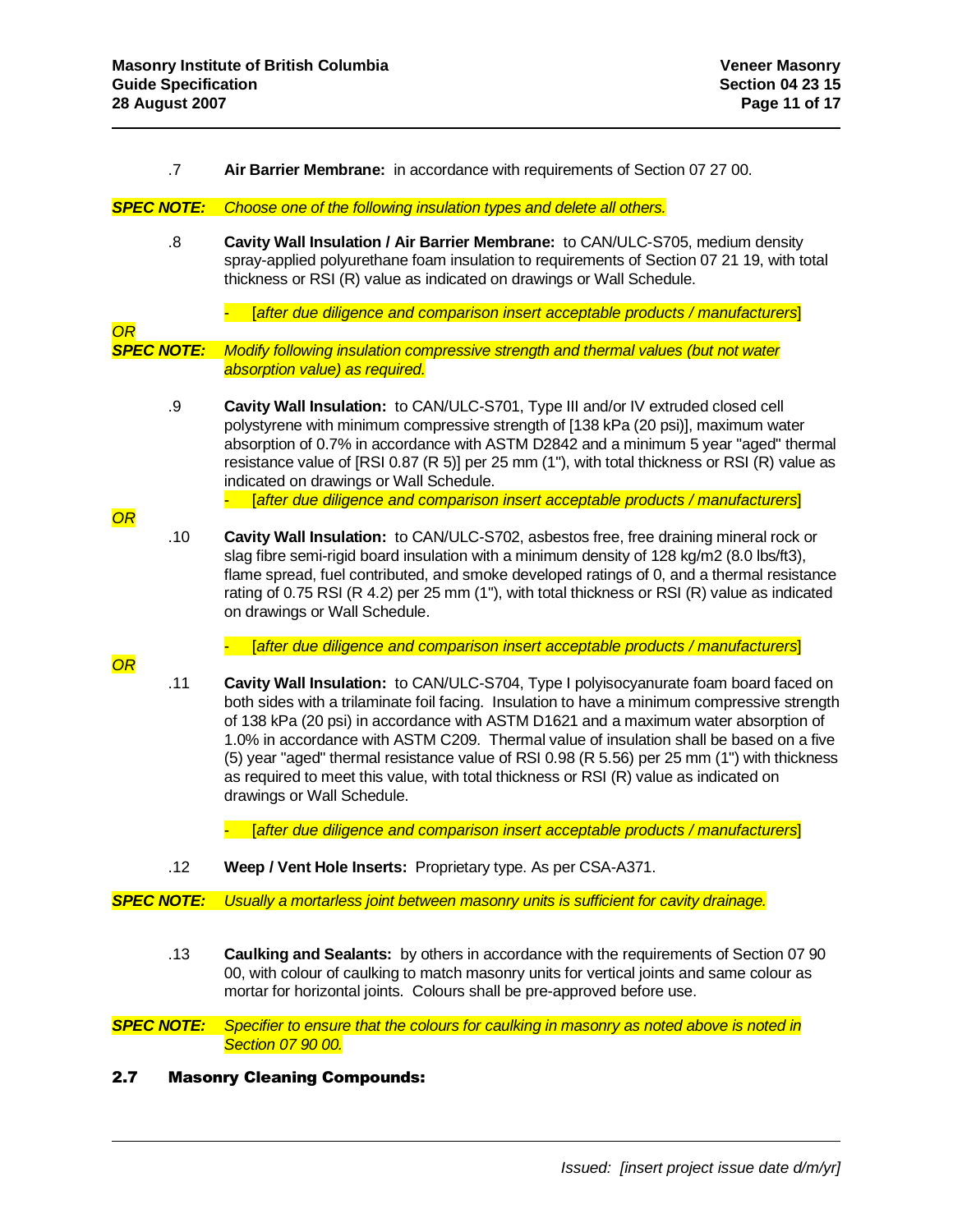.1 **Masonry Cleaners:** in accordance with masonry manufacturer's recommendations for type of units supplied. Note that muriatic acid is not permitted.

- [*after due diligence and comparison insert acceptable products / manufacturers*]

### 2.8 Water Repellent Coatings

.1 **Water Repellent Coating:** clear, breathable, penetrating type with a manufacturer's minimum five year written warranty for water repellency. Coating to be compatible with masonry units and acceptable to masonry unit manufacturer for use with their products.

- [*after due diligence and comparison insert acceptable products / manufacturers*]

*SPEC NOTE: The use of an integral waterproofing admixture in concrete masonry does not eliminate the requirement for the use of a water repellent coating on exterior masonry. Assess the suitability of a coating using ASTM E514 with the requirement for such typical results as:*

*1% dampness max after 4 hours Moisture absorption tube (RILEM) test result of less than 1ml/hr Life expectancy of coating is 7-10 years with fading performance over time. Scheduled maintenance necessary.*

## PART 1 EXECUTION

### 3.1 Examination:

- .1 Examine all drawings and coordinate installation of masonry veneer with General Contractor so that the work can be performed with a maximum efficiency.
- .2 Examine all site conditions and surfaces affecting the installation of veneer masonry such as openings, inserts and substrate surfaces. Report any potential problems to the General Contractor.
- .3 Commencement of installation constitutes acceptance of existing conditions.

### 3.2 Preparation:

- .1 Establish all coursing and plumb lines and levels and protect from disturbance. All other lines and levels shall be established and maintained by the General Contractor.
- .2 Coordinate all work of this section with other related sections to establish continuity of building envelope elements.
- .3 Coordinate sequencing of air barrier membrane installation with adjacent trades to provide positive lapping of membrane edges around masonry openings. Install transition membranes as required.
- .4 Protect adjacent finished materials from damage due to masonry work.
- .5 Touch-up damaged [galvanizing] [paint] with a pre-approved coating.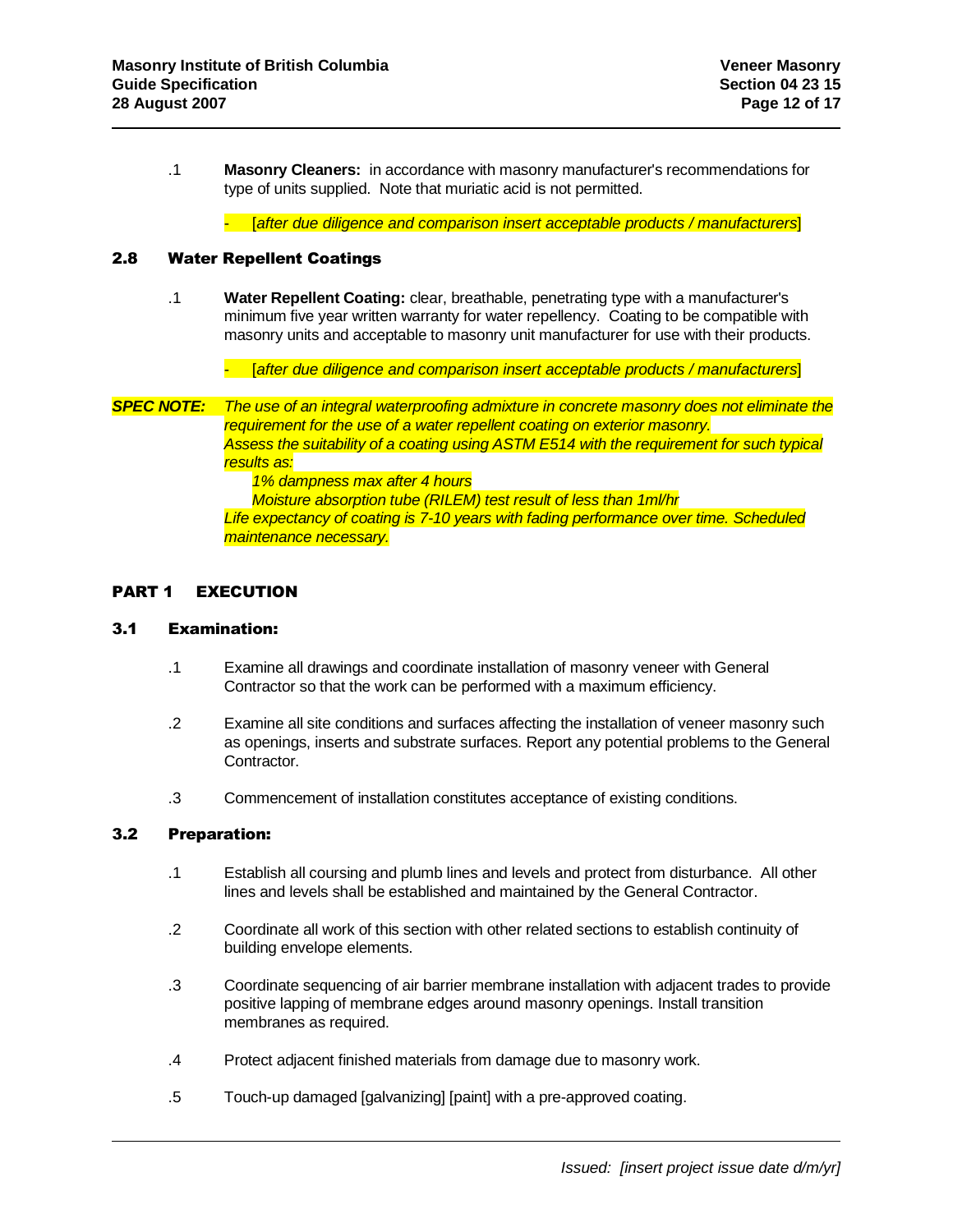## 3.3 Installation:

- .1 Construct brick veneer masonry work in accordance with requirements and tolerances of CSA-A371, including variation from mean plane, plumb, level, and position as well as variation of wall opening sizes.
- .2 Draw units from 2 or more pallets simultaneously to blend colour ranges.
- .3 Lay brick veneer in running bond with accurately spaced courses, true to lines and levels and plumb throughout and particularly for location and sizing of openings and columns. Maintain bond pattern / module layout below and above openings, at corners, and between floors.

### *SPEC NOTE: Refer to Masonry Manual Section 2.1.3 - Brick Modules for more on modular layout Stack Pattern is not recommended for the following reasons: - poor seismic performance - accentuates unit colour range - accentuates unit size variations.*

- .4 Install special units as may be required to form corners, returns, offsets, reveals and indents without cut ends being exposed and without losing bond pattern or module.
- .5 Brick veneer horizontal and vertical joints to be [10 mm] [12 mm] thick except where adjustments are necessary to maintain the bond pattern or to adjust coursing, with a coursing height of [three (3) courses in 200 mm] [four (4) courses in 300 mm], unless otherwise detailed on drawings.
- *SPEC NOTE: Nominal thickness of the mortar joints can be adjusted in the field for coursing to meet desired elevations. Mortar joint thickness may also have to be adjusted on site to account for tolerances in masonry unit sizing.*
	- .6 Apply mortar to masonry surfaces and do not over furrow. Closure units must receive "double buttering" to obtain full head joints. Apply sufficient mortar to obtain full bed and head joints.
	- .7 Use face shell bedding for hollow veneer units. Use full bedding for head and bed joints for solid veneer units.
	- .8 Shove veneer units into place so as to eliminate voids in mortar joints and tamp firmly into place. Avoid mortar droppings by bevelling inside (cavity) edge of bed joint.
	- .9 Do not reset masonry units after laying. Where resetting of masonry is required, remove and clean units and reset in new mortar.
	- .10 Where brick veneer extends to underside of structural systems (concrete, ledger angles, etc.) provide a clear joint sufficient to accommodate structural deflection in accordance with drawings and ready to receive caulking and sealant as noted herein.
	- .11 Toothing of brick units is not permitted unless otherwise pre-approved by design authority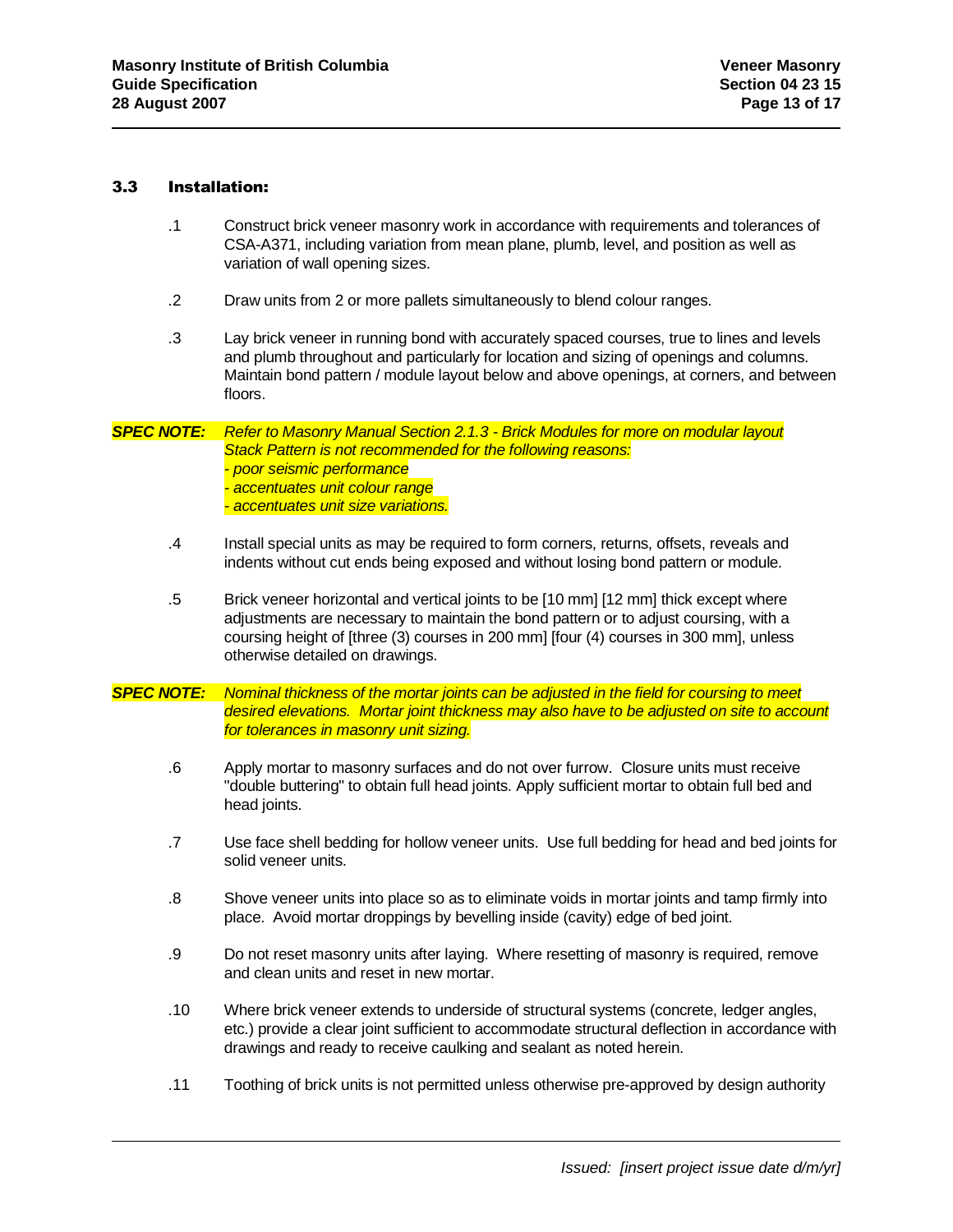at specific locations. When toothing is necessary, ensure proper compaction of mortar.

- .12 At the intersection of brick veneer abutting dissimilar materials (concrete, stucco/steel stud walls, etc.) rake vertical joint 10 mm (3/8"), and tool square. Sealant shall be by others in accordance with Section 07 95 00.
- .13 After mortar has initially "set up", tool all joints, wipe wall surfaces with a suitable brush or burlap to remove mortar protrusions and re-tool the joints.
- .14 Fill all holes and cracks, remove loose mortar, repair defective work.
- .15 Exposed joints shall be concave, firmly pointed and compacted with round tooling bar. Use flush joints only where masonry units are not exposed to view.

## *SPEC NOTE: Concave tooled joints provide the highest resistance to water penetration due to their shape, compaction and bond. Raked joints are not as weather resistant and are not recommended in moderate to high exposure situations.*

- .16 Provide protection of work from elements during construction
- .17 Protection of work following construction shall be the responsibility of the General Contractor (eg: between end of masonry work and capping of walls)

### 3.4 Built-in Work:

- .1 Build in miscellaneous items such as bearing plates, loose angles, bolts, anchors, inserts, sleeves and conduits. Supply and lay-out of these items to be done by others.
- .2 Bed anchors of frames in mortar and fill frame voids with mortar all around as wall is erected.
- .3 Fit masonry closely against electrical and plumbing outlets so that collars, plates, and covers will overlap and conceal all cuts.
- .4 Install pre-cast concrete elements set in mortar where indicated.
- .5 Cooperate and check with all other trades for materials to be built into masonry and the exact location of openings that will be required. Provide cutting and fitting of masonry required for incorporation of such items during the progress of masonry work only.

## 3.5 Masonry Connectors and Joint Reinforcing:

.1 Install brick veneer ties / anchors, and fasteners in accordance with requirements of CSA A370.

*SPEC NOTE: The following noted tie / anchor quantities, sizes, and spacing are examples only and must be reviewed and revised by the structural consultant as required.*

.2 Unless otherwise noted or indicated by design authority on structural drawings, provide masonry veneer ties in accordance with the following: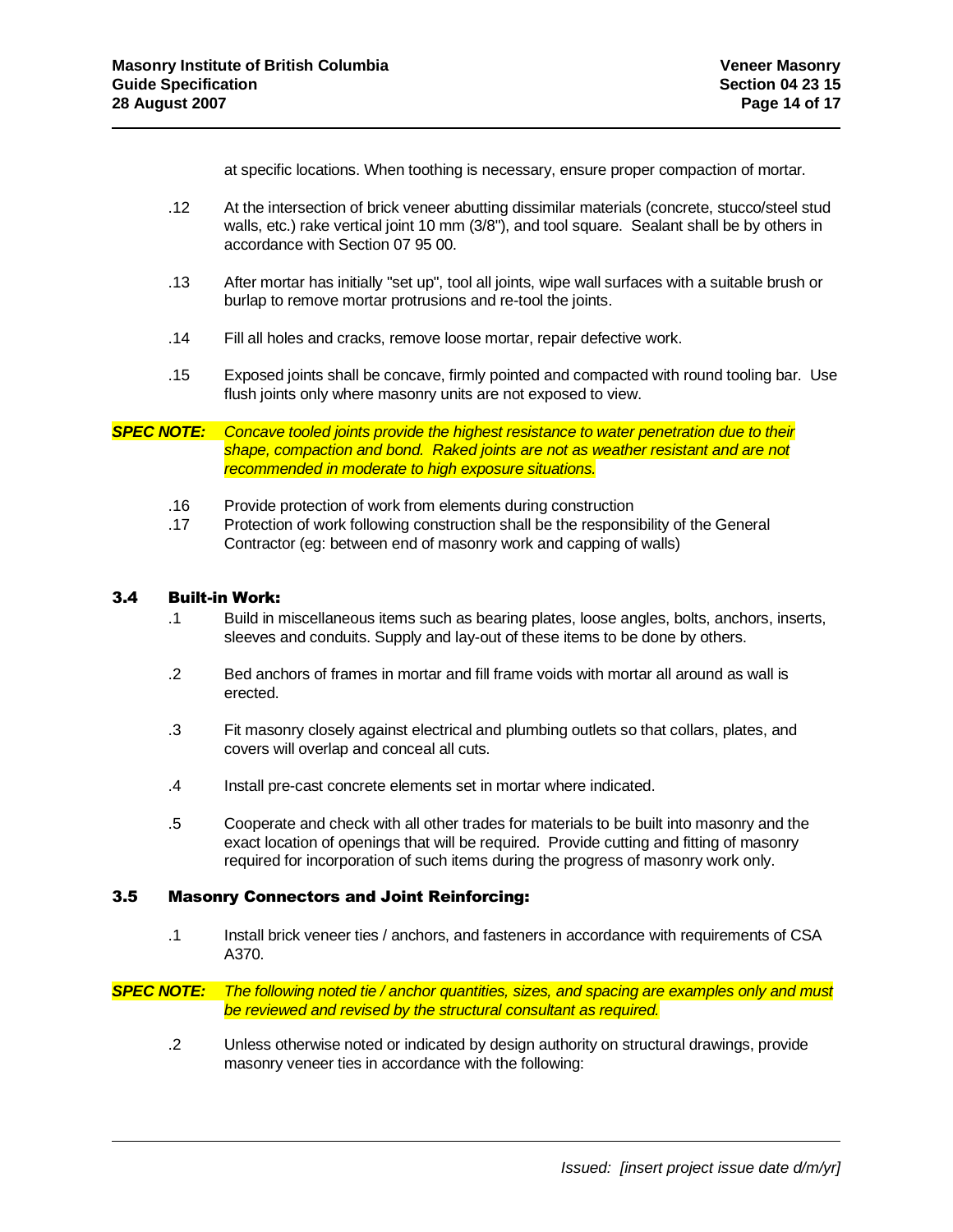- .a Provide Shop drawings
- .b Space all veneer ties at maximum of 600 mm (24") vertically and 800 mm (32") horizontally (as per engineered design) ensuring that not more than 0.24 square metres (2.67 square feet) of brick veneer wall contribute to the loading of a single tie and with the first tie near a vertical edge not more than 300 mm (12") from that edge. Space ties at a maximum of 400 mm (16") around all openings. Refer to drawings for unique tie spacing requirements.
- .c Use specified ties and fasteners
- .3 Locate veneer ties at the centre of the veneer, + 13 mm (1/2").
- .4 For stack pattern, install horizontal reinforcement as per CSA-A371

## 3.6 Movement Joints:

- .1 Provide vertical and horizontal movement joints as shown on the drawings.
- .2 Keep joints free of mortar, and ready to receive back-up rod and sealant by others.
- .3 At underside of shelf angels, provide a gap of [10 mm] [as required by structural engineer], and ready to receive back-up rod and sealant by others.
- .4 Back-up rod and sealant to be [by others] in accordance with the requirements of section 07 90 00

*SPEC NOTE: Refer to Masonry Tech Manual section 2.4.2 for location of movement joints and choice of caulking colour.*

### 3.7 Flashing:

- .1 Install flashing as shown on drawings and at the following locations:
	- .a under brick, stone or concrete copings.
	- .b under jointed masonry window sills.
	- .c over masonry window heads and door openings.
	- .d over shelf and lintel angles.
	- .e at base of exterior masonry walls.
- .2 Integrate flashing with building envelope assemblies.
- .3 Turn-up flashing a minimum of 150 mm (6"), attach to back-up wall beneath membrane. Seal flashing where it abuts vertical interfaces or continues around inside or outside corners.
- .4 Create flashing end "dams" at both flashing ends at lintels, sills and at wall ends.
- .5 Ensure that all flashing is watertight and that all water is led out through weep holes. If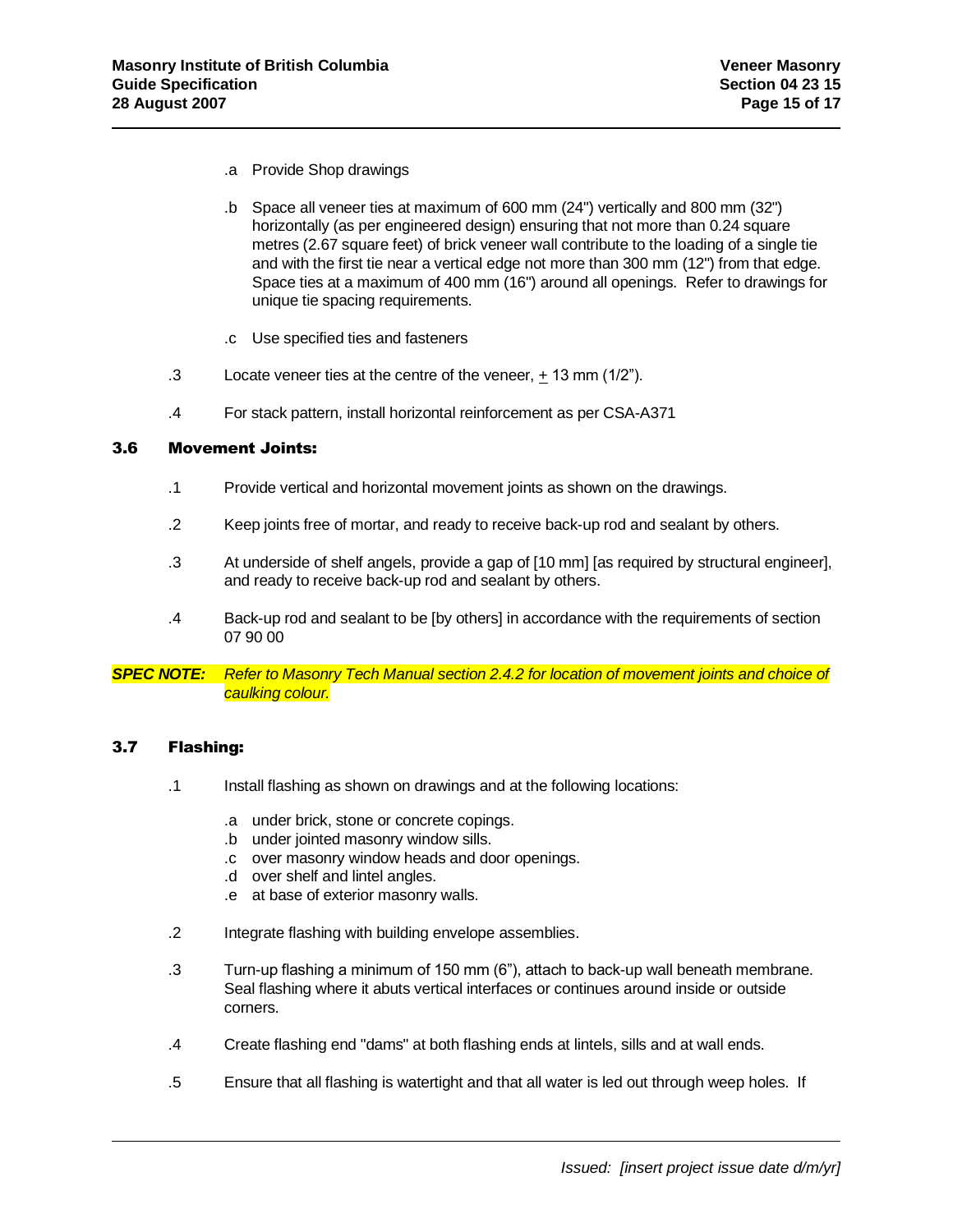flashing is pierced, waterproof these points carefully.

- .6 Install elastomeric bitumen membrane flashing 12mm back from the face of veneer masonry.
- .7 All architectural sheet metal work to be done by others.

## 3.8 Weep Holes:

- .1 Provide weep holes at a maximum spacing of 800 mm (31") horizontally at base of exterior walls and immediately above ledger angles, shelf angles, and horizontal flashings using [open joint][proprietary device specified].
- .2 Weep hole to be completely clear of mortar down to the flashing.

## 3.9 Cutting and Patching:

.1 Do all cutting, fitting, drilling, patching, and making good of masonry veneer work for other trades during progress of masonry work. All exposed work shall be clean, true and free from spalls, chips, and similar defects. Patched areas shall use brick and mortar matching in colour, texture, and plane. Such work after completion of masonry work shall be at additional cost.

## 3.10 Cleaning:

- .1 Keep adjacent surfaces clean, dry, and free of mortar droppings and stains during laying using suitable protection.
- .2 Prior to full scale cleaning, confirm suitability of materials and methods by cleaning an inconspicuous test area.
- .3 Unless otherwise required by cleaning agent manufacturer, wet wall with clean water and flush off all loose dirt and mortar prior to cleaning.
- .4 Clean exposed masonry using specified cleaning agents in strict accordance with cleaning agent and masonry manufacturer's requirements.
- .5 When pressure washing, do not leave wand streaks.
- .6 Protect adjacent surfaces and work from damage and staining during cleaning process.
- .7 Unless otherwise required by cleaning agent manufacturer, rinse all areas thoroughly with clean water to remove all cleaning solutions and residue.

## 3.11 Water Repellent Coating:

- .1 All surfaces shall be clean, and free of scale, mud, or efflorescence, and cracks shall be filled prior to application of water repellent coating.
- .2 All surfaces shall be dry enough to meet manufacturer requirements at time of application.